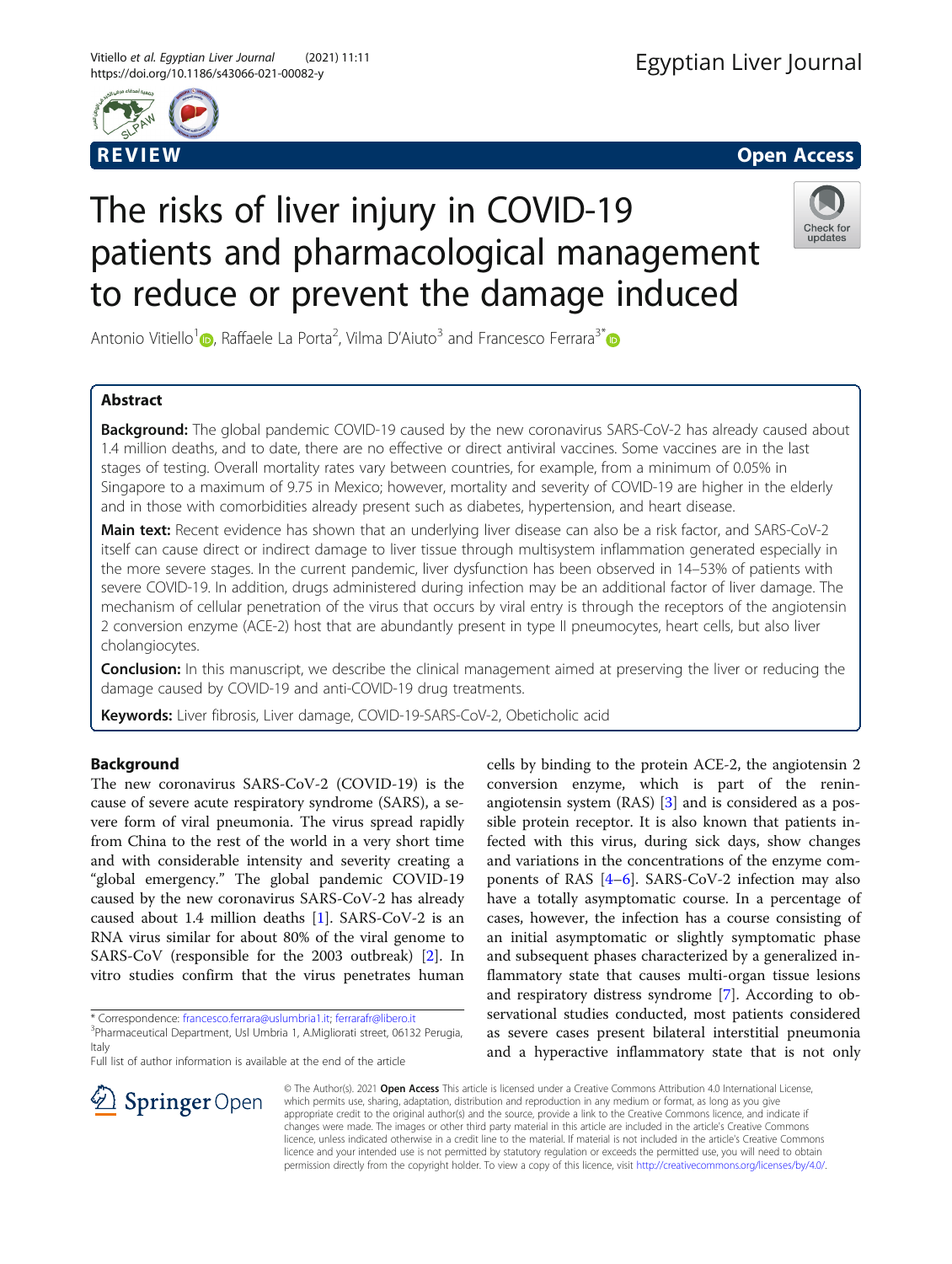localized in lung tissue, but in all tissues of the body, causing multi-organ dysfunction and risk of thrombosis [[8,](#page-4-0) [9](#page-4-0)]. The presence of generalized inflammation in all organs and the consequent increased risk of thrombosis require timely anti-inflammatory/immunomodulatory and anticoagulant treatment. The generalized inflammatory state responsible for serious injury is caused by an overactivation of the components of the host's inflammatory/immune system characterized by a sudden high release of cytokines, an event called cytokine storm that leads to severe and sometimes fatal tissue damage. The mortality and severity of COVID-19 are higher in the elderly and in subjects with already present comorbidities such as diabetes, hypertension, and heart disease. Recent evidence has shown that even an underlying liver disease can be a risk factor, and SARS-CoV-2 itself can cause direct or indirect damage to liver tissue through multisystem inflammation generated especially in the most severe stages. Finally, medication intake during the period of infection can in some cases further aggravate the liver. In this context, it is essential to fight the virus but also to maintain the integrity of the organs with appropriate and targeted therapies. The angiotensin 2 conversion enzyme (ACE-2) is the receptor pathway of intracellular penetration of SARS-CoV-2. ACE-2 is expressed in many tissues such as the lungs, testicles, heart, and liver [\[10](#page-4-0)]. Studies have shown that the concentration of ACE-2 varies in the different stages of infection, particularly in the most severe phase a decrease has been shown [[10\]](#page-4-0). Some evidence has shown that the receptor of the ACE-2 cell surface is expressed in liver tissue, more highly expressed in cholangiocytes (59.7%) than hepatocytes (2.6%). In particular, evidence shows that the level of expression of ACE-2 in cholangiocytes

was similar to that of type 2 pneumocytes, indicating that the liver is a potential target organ for SARS-CoV-2. Instead, it seems that ACE-2 is poorly expressed by Kupffer cells [[11\]](#page-4-0). In view of the above, the liver is a potential entry target for SARS-CoV-2. The involvement of liver damage from COVID-19 could be related to several factors. These include a direct damage of the virus penetrating by ACE-2 into the liver tissue, an uncontrolled inflammatory/immune reaction causing fibrosis and liver dysfunction, or a liver lesion caused by an anti-COVID-19 drug therapy [\[12\]](#page-4-0) (Fig. 1).

In addition, considering all these factors, COVID-19 can cause a worsening of an underlying liver disease, causing liver decompensation resulting in increased mortality. Epidemiological studies indicate that 14–53% of COVID-19 positive patients have developed liver damage associated with a more negative outcome. Another study reports that cases of acute liver injury were reported in 13 (5%) out of 274 patients of whom 10 (76.9%) died  $[13]$ . Liver enzyme elevation has been observed mainly in severe COVID-19 patients, and in those on antiviral therapy, a higher percentage of liver enzyme elevation has been observed [[14](#page-4-0)]. Also with previous similar epidemics, SARS and MERS, patients with liver enzyme elevation or with an already existing liver disease had a higher risk of serious complications [\[15,](#page-4-0) [16](#page-4-0)]. Ultimately, in addition to a possible direct liver damage caused by SARS-CoV-2, it is possible that the generalized and dysregulated inflammatory/immune state caused by a cytokine storm may be conducive to fibrosis and liver lesions. Further data are required to ascertain the pattern and degree of liver injury in patients with COVID-19. Finally, the pharmacological polytreatment to which a COVID-19 patient may be subjected may further aggravate the liver condition.

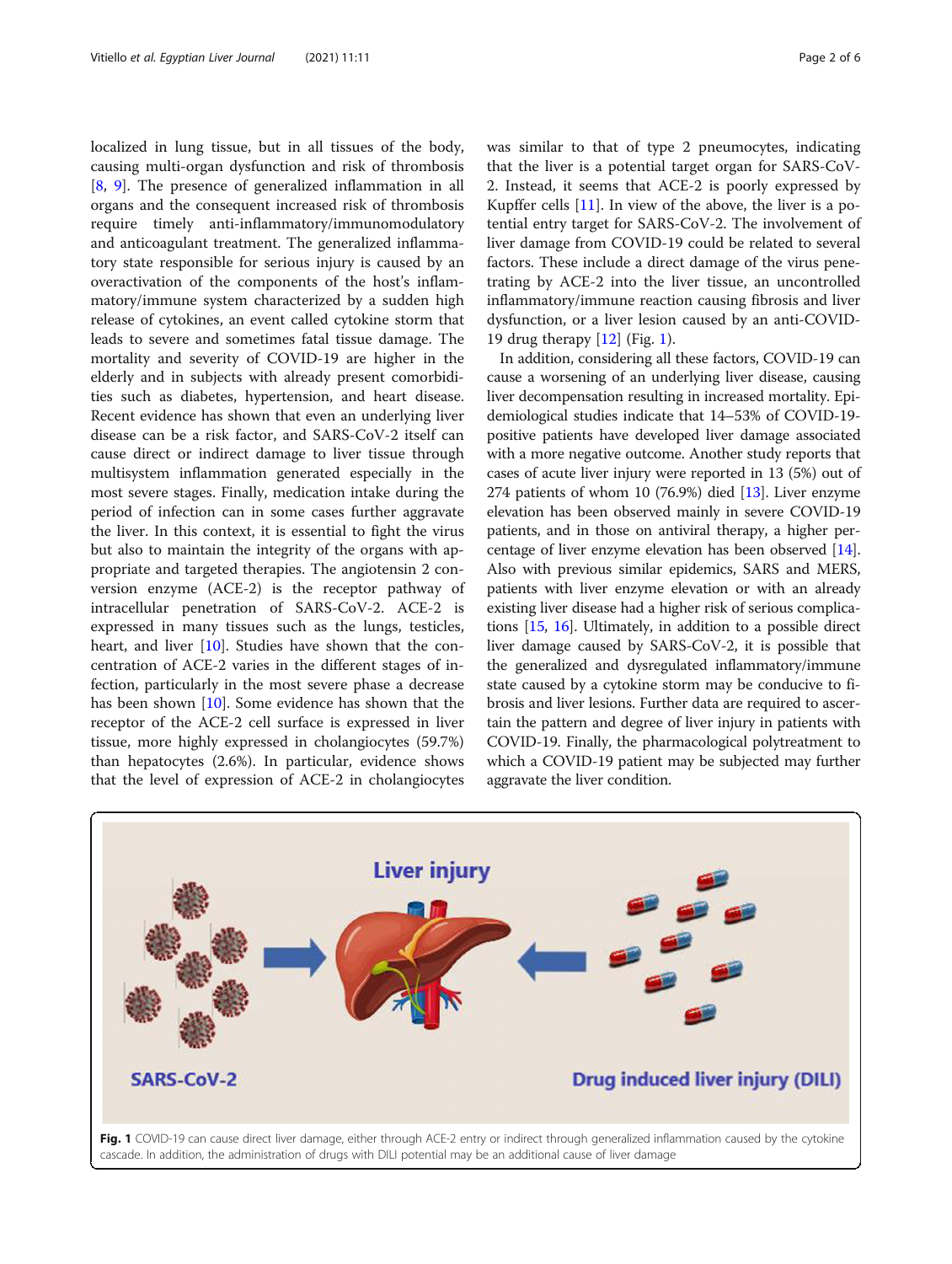## Main text

## The risk of drug hepatotoxicity in COVID-19 patients

Drug-induced liver injury (DILI) is a liver lesion due to medication. Generally, the incidence is low but they are an important cause of acute liver failure with mortality or liver transplantation in emergency/urgency; the drugs able to cause it are many, and the diagnosis is difficult. DILI is a frequent cause of abnormal liver testing and an important cause of acute liver failure with mortality or liver transplantation. DILI is a frequent differential diagnosis in patients with acute liver injury. Patients admitted to hospital with COVID-19 positive may undergo pharmacological polytreatment making the clinical management even more complex [[17](#page-4-0)]. In this context, information on the potential hepatotoxicity of the pharmacological agents in use is important in the diagnostic process, considering that the hepatotoxicity of drugs can vary depending on race, sex, and age [\[18](#page-4-0)]. There are many drugs that can affect liver function and damage it; some of them can cause elevation of liver enzymes asymptomatically; in other cases, acute hepatitis may occur; also liver damage may depend on the dosage of the drug used (e.g., paracetamol) or may be independent of drug dosage used. Among the drugs that can cause liver damage, there are drugs commonly used as antibiotics, anti-inflammatory, and antiviral [[19\]](#page-4-0). A percentage of patients with COVID-19 may have an asymptomatic course of viral infection; a good percentage may have fever and use antipyretics such as paracetamol or other analgesics, with potential hepatotoxicity, which associated with the risk of liver damage that may occur in the most severe stages of COVID-19 infection and can result in a very dangerous synergy. Currently, there is no antiviral drug directed against SARS-CoV-2 and many patients with COVID-19 are administered antivirals authorized for other therapeutic indications such as remdesivir, lopinavir or ritonavir, and other drugs [\[20](#page-4-0)], with documented hepatotoxicity potential. In addition, there is evidence that the combination of lopinavir and ritonavir overdose can activate the endoplasmic reticulum stress pathway in the liver and induce hepatocyte apoptosis through the caspase cascade system and induce inflammatory reactions and oxidative stress by accelerating liver damage. The cause of liver enzyme elevations during ritonavir therapy is not fully known. Ritonavir is widely metabolized by the liver through the cytochrome P450 (CYP 3A4) system, which is also an inhibitor. Therefore, the production of a toxic intermediate of ritonavir or other agents metabolized by CPY3A4 may be the basis for potential liver injury [[21](#page-4-0), [22](#page-4-0)]. In the most severe stages of COVID-19 infection, a prothrombotic state may be responsible for the increased risk of thrombosis. The use of anticoagulants is a well-known cause of the potential risk of drug-induced liver damage

(DILI) [[23](#page-4-0)]. As described above, a generalized inflammatory state caused by a cascade of cytokines can cause multi-organ dysfunction and serious complications from COVID-19, with not only pulmonary but also cardiac or hepatic involvement. In patients with COVID-19, IL-6 inhibitors such as tocilizumab are used experimentally to reduce overactive inflammation. In patients treated with tocilizumab, episodes of severe drug-induced liver damage have been observed, including acute liver failure and hepatitis acute, which in some cases required a liver transplant [[24](#page-4-0)]. Tocilizumab is known to cause a transient or intermittent increase in mild to moderate levels of liver transaminases, most frequently when used in combination with potentially hepatotoxic drugs. The mechanism by which it causes liver injury is unknown, but may be the result of its effects on the immune system or the IL-6 pathway that is important in liver regeneration. The incidence of liver damage caused by different drugs varies, but the incidence increases with the number of drugs administered. One of the serious complications that can occur during the course of COVID-19 is the formation of pulmonary fibrosis. Some studies are experimenting with the use of antifibrotic drugs such as pirfenidone [\[25\]](#page-4-0). Pirfenidone is an antifibrotic drug, commonly used in patients with idiopathic pulmonary fibrosis (IPF). Despite reports of reduced hepatic fibrosis, it is associated with the risk of hepatotoxicity. The mechanism by which pirfenidone may cause liver injury is unknown, but therapy with pirfenidone may be associated with mild to moderate serum aminotransferase elevations [[26\]](#page-4-0). Experimentally, a treatment used in COVID-19 patients to reduce the inflammatory state is colchicine [\[27](#page-4-0), [28\]](#page-4-0). This drug is also not free of DILI potential, although at low doses used it appears to have a good liver safety profile [[29,](#page-4-0) [30](#page-4-0)]. In addition, liver dysfunction caused by COVID-19 may be responsible for incorrect liver metabolization of the drugs, with the risk of increased toxicity. The diagnosis of drug-induced liver lesions requires a combination of medical history and related tests to exclude other liver diseases and to assess the association between liver lesions and suspected causative drugs. An antiviral used in COVID-19 is the remdesivir [\[31](#page-4-0), [32\]](#page-4-0). There are also reported cases of drug-related hepatotoxicity in patients with COVID-19 caused by the use of remdesivir, with likely interaction of P-glycoprotein (P-gp) inhibitors. Until further details on this interaction are available, it is recommended that patients be cautious with P-gp inhibitors in patients receiving remdesivir therapy [\[33\]](#page-4-0).

## Pharmacological management

Liver damage can be responsible for serious complications in COVID-19 patients. In general, experience in the prevention and treatment of liver damage in patients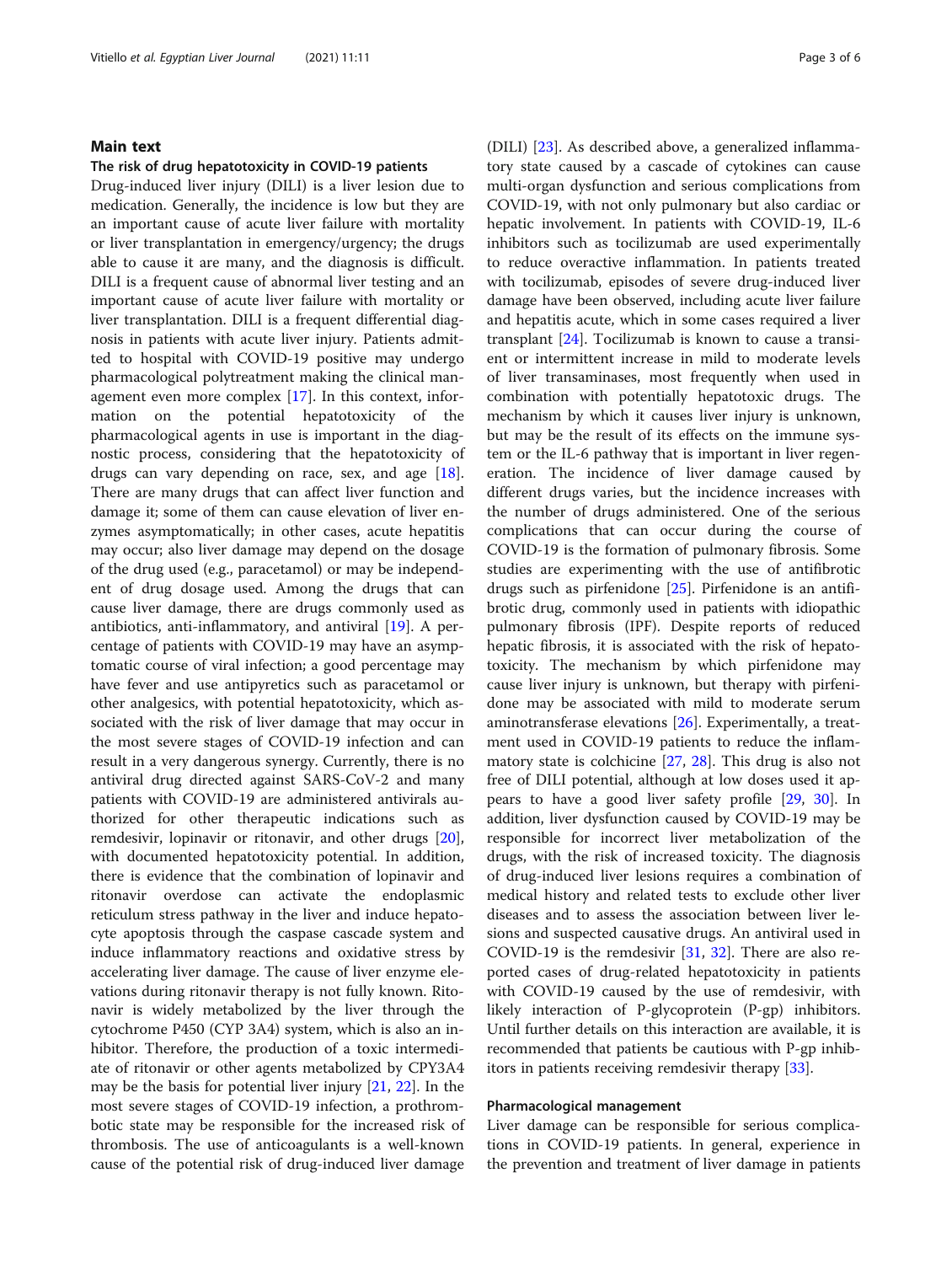in previous outbreaks caused by SARS-CoV may be a reference for the treatment of COVID-19 patients at risk of liver injury. For patients with COVID-19 and acute liver lesions, the causes of liver lesions should be analyzed and judged and appropriate measures should be taken, closely monitoring ALT, AST, total bilirubin, direct bilirubin, albumin, and PTA (INR) [\[34](#page-4-0)]. Patients with acute liver failure should be subjected to intensive monitoring and symptomatic and supportive treatment, and hypoproteinemia should be managed. In cases of druginduced liver injury, in addition to conventional antiinflammatory liver protection treatment, consideration should be given to changing the dosage or reducing the amount of suspected drugs, and the degree of liver damage should be assessed, followed by an adjustment of the treatment plan. Patients with severe liver damage caused by COVID-19 should be treated with hepatoprotective and anti-inflammatory agents [\[35](#page-4-0)]. However, pharmacological interactions with agents used against COVID-19 should be avoided. Patients with COVID-19 with a slight increase in liver enzymes generally do not need antiinflammatory and hepatoprotective drugs. In patients with COVID-19, when administering antivirals or antiinflammatory drugs, liver parameters should be monitored, and preventive application of drugs that protect the liver and reduce enzymes is not recommended. In patients with severe COVID-19, particularly with preexisting liver diseases, too many drugs with DILI potential (generally no more than 2) should not be administered by carefully monitoring dosage and drug interactions, using appropriate dosages depending on renal and liver function. In the case of drug-induced liver damage, the suspect drug should be detected early and consideration should be given to discontinuing or reducing the dosage [\[36](#page-4-0), [37\]](#page-4-0). In patients with ongoing anti-HBV or anti-HCV treatment, they should not discontinue therapy; however, careful monitoring of anti-COVID-19 therapies administered is necessary. The management of the reduction of the hyperactive and generalized inflammatory state should be implemented with appropriate therapies, considering that IL-1 or IL-6 drugs can be bifacial: on the one hand, they reduce inflammation; on the other hand, they have a DILI potential and worsen clinical conditions. However, control of the dysregulated inflammatory/immune state is "a must" to prevent the onset of systemic inflammatory response syndrome and reduce the likelihood of a mild disease developing into a severe or critical disease. In the presence of hepatic fibrotic tissue, even in the post-COVID-19 period, drug therapy could be considered to reduce the fibrotic and inflammatory state of the liver. In the pharmacological treatment of a disease, the safety aspects of medical therapy are important [[38](#page-5-0)]. Recently, evidence has shown that obeticholic acid is showing

excellent results for the treatment of non-alcoholic steatohepatitis-related liver fibrosis (NASH), offering a potential future option for an increasingly common liver disease without good current therapies. Obeticholic acid is a selective and potent agonist for the farnesoid X receptor (FXR), a nuclear receptor expressed at high levels in the liver and intestine. FXR is considered a key regulator of the biliary acid pathway and the inflammatory, fibrotic, and metabolic process. However, the use of obeticholic acid in liver fibrosis caused by COVID-19 is not supported and demonstrated by clinical epidemiological scientific evidence, but is only a scientific hypothesis of pharmacological treatment. Finally, it has recently been demonstrated that glycyrrhizinic acid derivatives may also have antiviral activity against SARS-CoV-2. Glycyrrhizin was the preferred anti-inflammatory drug for protection against liver disease and has been used in clinical practice for many years. In case of hepatotoxic drug intoxication, the use of silymarin can be considered. The use of obeticholic acid, glycyrrhizin, and silymarin is currently not supported by epidemiological evidence in COVID-19 patients [[39\]](#page-5-0).

## Conclusion

COVID-19 is currently an ongoing global pandemic. Viral infection in the most severe cases not only causes lung, but also cardiac and hepatic complications, which can be responsible for serious complications and some cases of fatal outcomes. A percentage of severe cases of COVID-19 reported cases of acute liver injury associated with higher mortality. More in-depth studies with longterm follow-up are needed to characterize the extent and cause of liver damage in COVID-19 and the clinical implications it has. In addition, a severe COVID-19 patient is a complex patient who may be subjected to pharmacological polypharmacy, with increased risk of liver damage. The effects of COVID-19 infection, and anti-COVID-19 treatments, on liver function require detailed and thorough evaluation, with further quality research in this area.

#### Abbreviations

SARS-CoV-2/COVID-19/MERS: Coronavirus; ACE2: Angiotensin 2 conversion enzyme; RAS: Renin-angiotensin system

#### Acknowledgements

None.

#### Copyright

The authors certify that the manuscript is original, never submitted to other journals for publication before. All authors contributed equally to the manuscript and had the opportunity to revise and approve the final text.

#### Authors' contributions

VA: conceptualization, writing the original draft, and methodology. FF: writing, review, editing, supervision, and validation. LPR: writing, review, editing, supervision, and validation. DAV: supervision and validation. All authors have read and approved the final manuscript.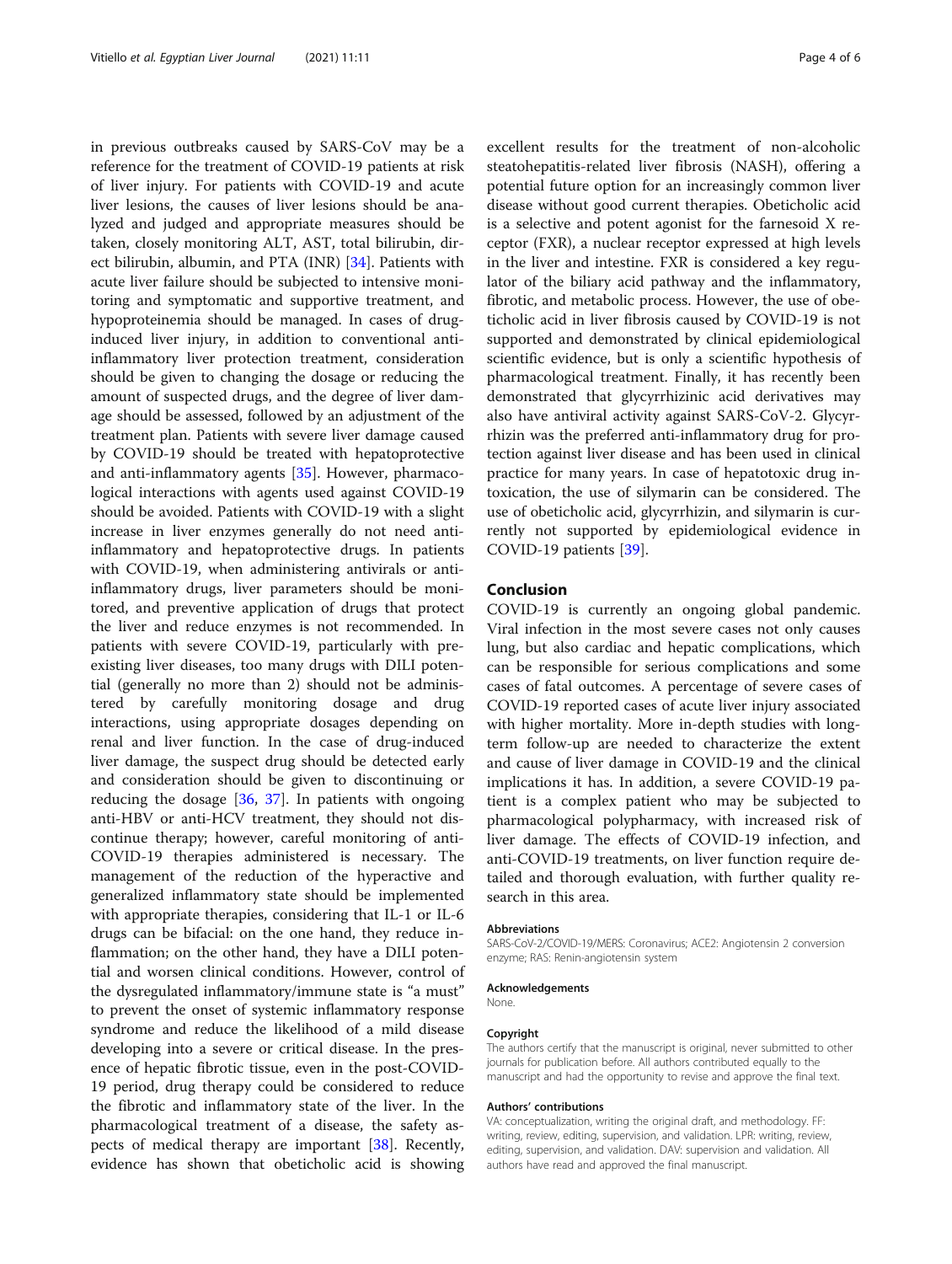## <span id="page-4-0"></span>Funding

None.

#### Availability of data and materials

Full availability of all data in the literature.

## Ethics approval and consent to participate

Not applicable.

## Consent for publication

Not applicable.

## Competing interests

None of the authors has conflicts of interest to disclose.

## Author details

<sup>1</sup>Pharmaceutical Department, Usl Umbria 1, Via XIV settembre, 06132 Perugia, Italy. <sup>2</sup>Pathology Department, ASUR Marche, Urbino, Italy. <sup>3</sup>Pharmaceutical Department, Usl Umbria 1, A.Migliorati street, 06132 Perugia, Italy.

## Received: 14 October 2020 Accepted: 18 January 2021 Published online: 27 January 2021

#### References

- 1. World health organization (WHO) [https://www.who.int/emergencies/](https://www.who.int/emergencies/diseases/novel-coronavirus2019/situation-reports) [diseases/novel-coronavirus2019/situation-reports](https://www.who.int/emergencies/diseases/novel-coronavirus2019/situation-reports) (Situation Reports November 2020).
- 2. Wu Y (2020) Compensation of ACE2 function for possible clinical management of 2019-nCoV-induced acute lung injury. Virol Sin. 35(3):256– 258. <https://doi.org/10.1007/s12250-020-00205-6>
- 3. Li G, He X, Zhang L (2020) Assessing ACE2 expression patterns in lung tissues in the pathogenesis of COVID-19. J Autoimmun 112:102463. [https://](https://doi.org/10.1016/j.jaut.2020.102463) [doi.org/10.1016/j.jaut.2020.102463](https://doi.org/10.1016/j.jaut.2020.102463)
- 4. Huang C, Wang Y, Li X, Ren L, Zhao J, Hu Y et al (2020) Clinical features of patients infected with 2019 novel coronavirus in Wuhan, China. Lancet. 395(10223):497–506. [https://doi.org/10.1016/S0140-6736\(20\)30183-5](https://doi.org/10.1016/S0140-6736(20)30183-5)
- 5. Vitiello A, Ferrara F (2020) Correlation between renin-angiotensin system and severe acute respiratory syndrome coronavirus 2 infection: what do we know? Eur J Pharmacol. 883:173373. [https://doi.org/10.1016/j.ejphar.2020.](https://doi.org/10.1016/j.ejphar.2020.173373) [173373](https://doi.org/10.1016/j.ejphar.2020.173373)
- 6. Vitiello A, La Porta R, Ferrara F (2020) Sacubitril, valsartan and SARS-CoV-2 BMJ Evidence-Based Medicine Published Online First: 27. [https://doi.org/10.](https://doi.org/10.1136/bmjebm-2020-111497) [1136/bmjebm-2020-111497](https://doi.org/10.1136/bmjebm-2020-111497)
- Vitiello A, Ferrara F (2020) Pharmacological agents to therapeutic treatment of cardiac injury caused by Covid-19 [published online ahead of print, 2020 Sep 28]. Life Sci. 262:118510. <https://doi.org/10.1016/j.lfs.2020.118510>
- Wang D, Hu B (2020) Clinical characteristics of 138 hospitalized patients with 2019 novel coronavirus-infected pneumonia in Wuhan, China. JAMA
- 9. Vitiello A, Ferrara F (2020) Therapeutic strategies for SARS-CoV-2 acting on ACE-2 [published online ahead of print, 2020 Sep 30]. Eur J Pharm Sci 156: 105579. <https://doi.org/10.1016/j.ejps.2020.105579>
- 10. Hamming I, Timens W, Bulthuis ML, Lely AT, Navis G, van Goor H (2004) Tissue distribution of ACE2 protein, the functional receptor for SARS coronavirus. A first step in understanding SARS pathogenesis. J Pathol. 203(2):631–637. <https://doi.org/10.1002/path.1570> PMID: 15141377
- 11. Chen N, Zhou M (2020) Epidemiological and clinical characteristics of 99 cases of 2019 novel coronavirus pneumonia in Wuhan, China: a descriptive study. Lancet. 395(10223):507–513
- 12. Chai X, Hu L, Zhang Y, Han W, Lu Z, Ke A (2020) Specific ACE2 expression in cholangiocytes may cause liver damage after 2019-nCoV infection. BioRxiv. <https://doi.org/10.1101/2020.02.03.931766>
- 13. Jothimani D, Venugopal R, Abedin MF, Kaliamoorthy I, Rela M (2020) COVID-19 and the liver. J Hepatol. 73(5):1231–1240. [https://doi.org/10.1016/j.jhep.](https://doi.org/10.1016/j.jhep.2020.06.006) [2020.06.006](https://doi.org/10.1016/j.jhep.2020.06.006)
- 14. Zhang C, Shi L, Wang FS (2020) Liver injury in COVID-19: management and challenges. Lancet Gastroenterol Hepatol 5(5):428–430 8 Journal of Hepatology 2020 vol. - j 1–1
- 15. Chen T, Wu D, Chen H, Yan W, Yang D, Chen G et al (2020) Clinical characteristics of 113 deceased patients with coronavirus disease 2019: retrospective study. BMJ 368:m1091
- 16. Fan Z, Chen L, Li J, Tian C, Zhang Y, Huang S, et al. Clinical features of COVID-19 related liver damage. medRxiv 2020. [https://doi.org/10.1101/2020.](https://doi.org/10.1101/2020.02.26.20026971) [02.26.20026971](https://doi.org/10.1101/2020.02.26.20026971).
- 17. David S, Hamilton JP (2010) Drug-induced liver injury. US Gastroenterol Hepatol Rev. 6:73–80
- 18. Björnsson ES (2016) Hepatotoxicity by drugs: the most common implicated agents. Int J Mol Sci 17(2):224. Published 2016 Feb 6. [https://doi.org/10.](https://doi.org/10.3390/ijms17020224) [3390/ijms17020224](https://doi.org/10.3390/ijms17020224)
- 19. Cascella M, Rajnik M, Cuomo A. Features, evaluation, and treatment of coronavirus. [Updated 2020 Oct 4]. In: StatPearls [Internet]. Treasure Island (FL): StatPearls Publishing; 2020 Jan-. Available from: [https://www.ncbi.nlm.](https://www.ncbi.nlm.nih.gov/books/NBK554776/) [nih.gov/books/NBK554776.](https://www.ncbi.nlm.nih.gov/books/NBK554776/)
- 20. Zha BS, Wan X, Zhang X (2013) HIV protease inhibitors disrupt lipid metabolism by activating endoplasmic reticulum stress and inhibiting autophagy activity in adipocytes. PLOS One 8(3):e59514 44
- 21. Cao R, Hu Y, Wang Y (2010) Prevention of HIV protease inhibitor induced dysregulation of hepatic lipid metabolism by raltegravir via endoplasmic reticulum stress signaling pathways. J Pharmacol Exp Ther. 334(2):530–539
- 22. Guevara A, Labarca J, Gonzalez-Martin G (1993) Heparin-induced transaminase elevations: a prospective study. Int J Clin Pharmacol Ther Toxicol. 31:137–141
- 23. Mahamid M, Mader R, Safadi R (2011) Hepatotoxicity of tocilizumab and anakinra in rheumatoid arthritis: management decisions. Clin Pharmacol. 3: 39–43. <https://doi.org/10.2147/CPAA.S24004>
- 24. Ferrara F, Granata G, Pelliccia C (2020) The added value of pirfenidone to fight inflammation and fibrotic state induced by SARS-CoV-2. Eur J Clin Pharmacol. <https://doi.org/10.1007/s00228-020-02947-4>
- 25. LiverTox: Clinical and research information on drug-induced liver injury [Internet]. Bethesda (MD): National Institute of Diabetes and Digestive and Kidney Diseases; 2012-. Pirfenidone. [Updated 2020 Jun 24]. Available from: <https://www.ncbi.nlm.nih.gov/books/NBK548769/>
- 26. Vitiello A, Ferrara F, Pelliccia C, Granata G, La Porta R (2020) Cytokine storm and colchicine potential role in fighting SARS-CoV-2 pneumonia. Italian Journal of Medicine. 14(2):88–94. <https://doi.org/10.4081/itjm.2020.1284>
- 27. Ferrara F (2020) Antirheumatic in SARS-CoV-2: benefit or risk? Italian Journal of Medicine. 14(2):114–115. <https://doi.org/10.4081/itjm.2020.1290>
- 28. LiverToxClinical and Research Information on Drug-Induced Liver InjuryBethesda (MD) <https://www.ncbi.nlm.nih.gov/books/NBK547852/> access on 21/09/2020.
- 29. Abbott CE, Xu R, Sigal SH. Colchicine-induced hepatotoxicity. ACG Case Rep J.2017;4:e120. Published 2017 Nov 22. doi:10.14309/crj.2017.120.
- 30. Vitiello A, Ferrara F (2020) Remdesivir versus ritonavir/lopinavir in COVID-19 patients. Ir J Med Sci. <https://doi.org/10.1007/s11845-020-02440-y>
- 31. Ferrara F, Porta R, D'Aiuto V, Vitiello A (2020) Remdesivir and COVID-19 [published online ahead of print, 2020 Oct 17]. Ir J Med Sci:1–2. [https://doi.](https://doi.org/10.1007/s11845-020-02401-5) [org/10.1007/s11845-020-02401-5](https://doi.org/10.1007/s11845-020-02401-5)
- 32. Leegwater E, Strik A, Wilms EB et al (2020) Drug-induced liver injury in a COVID-19 patient: potential interaction of remdesivir with P-glycoprotein inhibitors [published online ahead of print, 2020 Jun 28]. Clin Infect Dis: ciaa883. <https://doi.org/10.1093/cid/ciaa883>
- 33. Xu L, Liu J, Lu M, Yang D, Zheng X (2020) Liver injury during highly pathogenic human coronavirus infections. Liver Int 40(5):998–1004. [https://](https://doi.org/10.1111/liv.14435) [doi.org/10.1111/liv.14435](https://doi.org/10.1111/liv.14435) Epub 2020 Mar 30. PMID: 32170806; PMCID: PMC7228361
- 34. Zhang C, Shi L, Wang FS. Liver injury in COVID-19: management and challenges. Lancet Gastroenterol Hepatol. 2020 May;5(5):428-430. doi: 10. 1016/S2468-1253(20)30057-1. Epub 2020 Mar 4. PMID: 32145190; PMCID: PMC7129165.
- 35. Lombardi N, Crescioli G, Bettiol A, et al. Characterization of serious adverse drug reactions as cause of emergency department visit in children: a 5 years active pharmacovigilance study. BMC Pharmacol Toxicol. 2018;19(1):16. Published 2018 Apr 16. doi:10.1186/s40360-018-0207-4.
- 36. Younossi Z et al. Results from REGENERATE: a phase 3 international, randomized, placebo-controlled study evaluating obeticholic acid treatment for NASH. The International Liver Congress, Vienna, abstract GS-07, 2019. Journal of Hepatology 70:e5, 2019.
- 37. Ferrara F, Porta R, Santilli P, D'Aiuto V, Vitiello A (2020 Sep-Oct) Are multiple sclerosis therapies safe in severe acute respiratory syndrome coronavirus 2 times? Indian J Pharmacol. 52(5):441–442. [https://doi.org/10.4103/ijp.IJP\\_](https://doi.org/10.4103/ijp.IJP_417_20) [417\\_20](https://doi.org/10.4103/ijp.IJP_417_20)